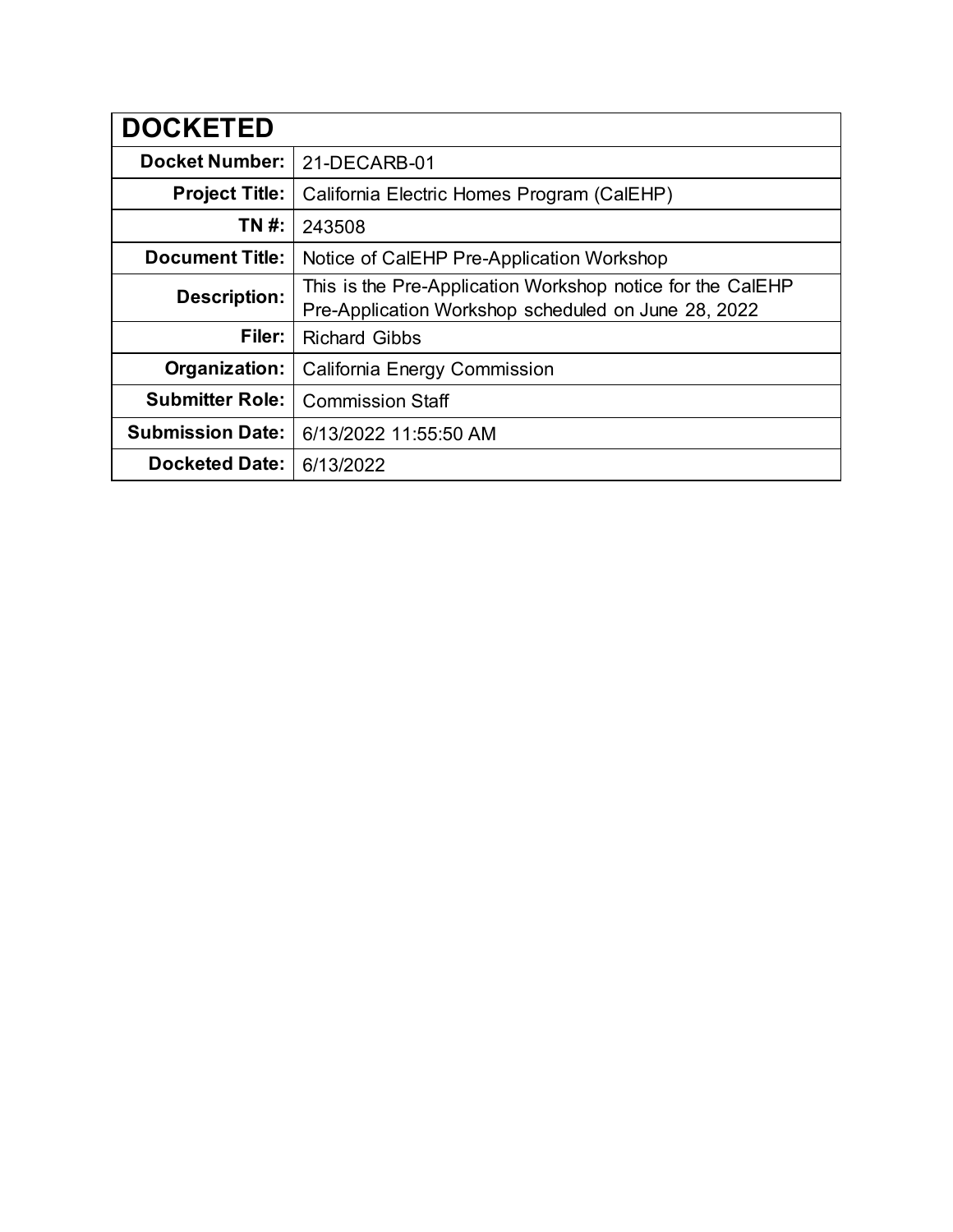#### **CALIFORNIA ENERGY COMMISSION** 715 P Street Sacramento, California 95814

[energy.ca.gov](http://www.energy.ca.gov/) CEC-70 (Revised 11/2021)

*IN THE MATTER OF:*

*GFO-21-403 California Electric Homes Program Block Grant Solicitation* 

Docket No. 21-DECARB-01

NOTICE OF REMOTE-ACCESS WORKSHOP

RE: Pre-application Staff Workshop for the California Electric Homes Program (CalEHP) GFO-21-403

# **Notice of Pre-Application Staff Workshop for the California Electric Homes Program Block Grant Solicitation June 28, 2022**

10:00 a.m. – 12:00 p.m. **Remote Access Only**

The California Energy Commission (CEC) staff will host a remote access pre-application workshop for the California Electric Homes Program (CalEHP) block grant solicitation (GFO-21-403). This workshop will inform interested third-party program implementers and administrators about the solicitation and application process. CEC staff is seeking a third-party administrator to design and implement CalEHP's incentive program, which will provide incentives for the construction of new all-electric market-rate residential buildings and the installation of energy storage systems.

The public can participate in the workshop by following the instructions below. CEC staff aims to begin promptly at the start time posted and the end time is an estimate based on the proposed agenda. The workshop may end sooner or later than the posted end time depending on various factors.

#### **Agenda**

CEC staff will present general information about the solicitation, including solicitation overview, program design requirements, application submittal portal instructions, and next steps in the solicitation process. After the presentation, there will be time for participants to ask questions and give comments.

A solicitation will be posted on June 13, 2022, and made available on the [CalEHP webpage](https://www.energy.ca.gov/programs-and-topics/programs/california-electric-homes-program-calehp) at (https://www.energy.ca.gov/programs-and-topics/programs/california-electric-homes-program-

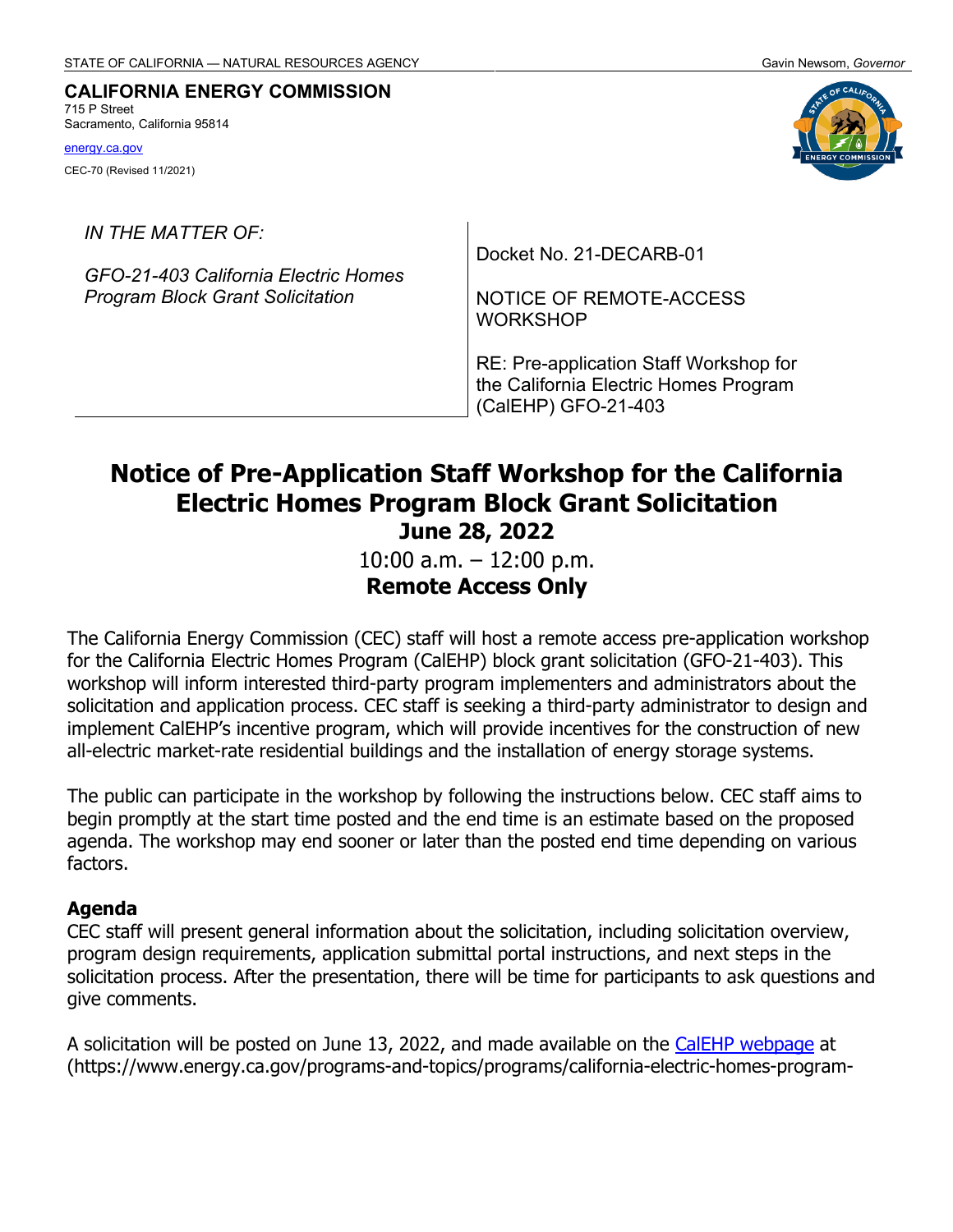calehp) and the [CalEHP docket](https://efiling.energy.ca.gov/Lists/DocketLog.aspx?docketnumber=21-DECARB-01) at (https://efiling.energy.ca.gov/Lists/DocketLog.aspx?docketnumber=21-DECARB-01).

#### **Background**

Assembly Bill 137 (Ting, Chapter 77, Statutes of 2021) with Senate Bill 170 (Skinner, Budget Act of 2021) authorized \$75 million for the CEC to implement and administer a new statewide program to provide incentives for the construction of new multifamily and single-family market-rate residential buildings as all-electric buildings or buildings with energy storage systems.

#### **Remote Attendance Instructions**

The workshop may be accessed by clicking the Zoom link below or visiting [Zoom](https://join.zoom.us/) at https://join.zoom.us and entering the ID and password listed below. If you experience difficulties joining, contact Zoom at (888) 799-9666 ext. 2, or the CEC's public advisor at [publicadvisor@energy.ca.gov](mailto:publicadvisor@energy.ca.gov) or at (916) 957-7910.

#### **[Link](https://energy.zoom.us/j/98003857622?pwd=S2lOZU1PNGRua3ZXSDFzQzE1QmpaQT09) to Workshop:**

https://energy.zoom.us/j/98003857622?pwd=S2lOZU1PNGRua3ZXSDFzQzE1QmpaQT09 **Workshop ID:** 980-0385-7622 **Workshop Password:** 356975

Use the "raise hand" feature to indicate you want to speak and the event facilitator will indicate when your line is open and ready for you to make comment.

**To Participate by Telephone**, dial (669) 219-2599 or toll free at (877) 853-5257. When prompted, enter the ID: 980-0385-7622. To comment, dial \*9 to "raise your hand" and \*6 to mute/unmute your phone line.

**Zoom's closed captioning service** will be enabled for the meeting. Attendees can use the service by clicking on the "live transcript" icon and then choosing either "show subtitle" or "view full transcript". The closed captioning service can be stopped by exiting out of the "live transcript" or selecting the "hide subtitle" icon. If using a phone, closed captioning is automatic and cannot be turned off.

#### **Public Comment**

Comments will be accepted at the end of the workshop. Comments may be limited to three minutes or less per speaker and one person per organization. If participating via Zoom's online platform, use the "raise hand" feature so the administrator can announce your name and unmute you. If you are participating by telephone, press \*9 to "raise your hand" and \*6 to mute/unmute.

**Written comments** must be submitted to the Docket Unit by 5:00 p.m. on July 12, 2022.

Written and oral comments, attachments, and associated contact information (including address, phone number, and email address) will become part of the public record of this proceeding with access available via any internet search engine.